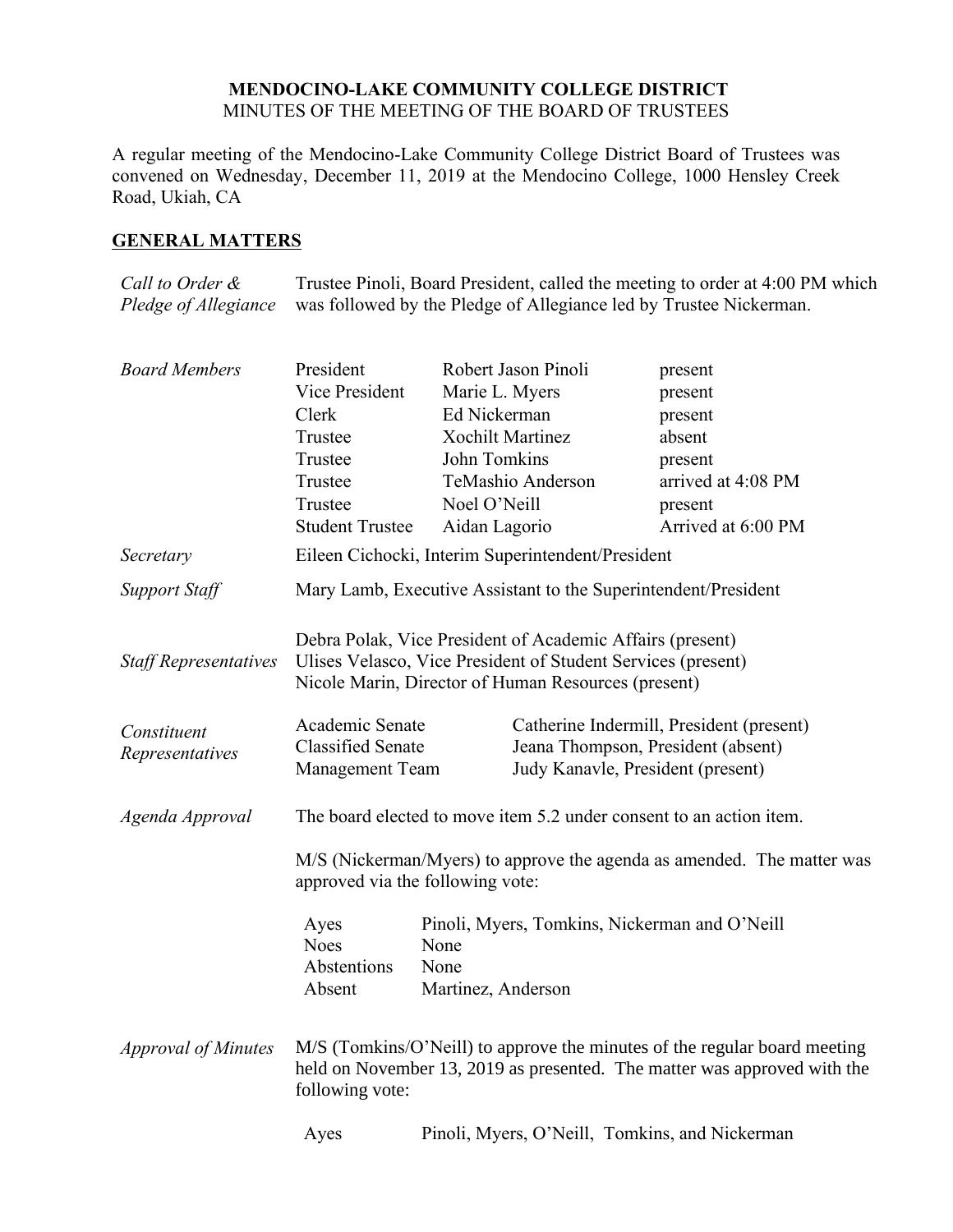| <b>Noes</b>        | None               |
|--------------------|--------------------|
| <b>Abstentions</b> | None               |
| Absent             | Martinez, Anderson |

- *Public Comments on Closed Session Items* Toni Fort, Patrick Hickey and 8 classified staff presented a singing holiday message from the SEIU Local 1021.
	- Patricia Gulyas addressed the board regarding the current status of the SEIU Local 1021 bargaining unit.
	- Cathleen Kucz also addressed the board regarding the current status and the statements recently made in the newspaper by the SEIU Local 1021.

### **CLOSED SESSION**

The Board adjourned to Closed Session at 4:16 PM with Board President Pinoli stating items 2.1, 2.2, and 2.4 would be discussed in closed session.

#### **OPEN SESSION**

The Board returned to open session at 5:15 PM with Board President Pinoli stating there was nothing to report out from closed session.

*Public Comments* • There were no comments from members of the public at this time. Trustee Pinoli reminded board members they received written comments regarding item 3.2 earlier today.

### **ANNUAL ORGANIZATIONAL MEETING**

*Election of Officers* The order of election was for the offices of President, Vice President and Clerk. The floor was opened for nominations for the 2020 year followed by the following motions and voting:

> M/S (Tomkins/Nickerman) to elect Trustee Pinoli as President of the Board of Trustees for the 2020 year. The matter was approved with the following vote:

| Ayes        | Tomkins, Nickerman, Myers, Anderson and O'Neill |
|-------------|-------------------------------------------------|
| <b>Noes</b> | None                                            |
| Abstentions | Pinoli                                          |
| Absent      | <b>Martinez</b>                                 |

M/S (Nickerman/O'Neill) to elect Trustee Myers as Vice President of the Board of Trustees for the 2020 year. The matter was approved with the following vote:

| Ayes        | Tomkins, Nickerman, Pinoli, Anderson and O'Neill |
|-------------|--------------------------------------------------|
| <b>Noes</b> | None                                             |
| Abstentions | Myers                                            |
| Absent      | Martinez                                         |

M/S (Anderson/Tomkins) to elect Trustee Martinez as Clerk of the Board of Trustees for the 2020 year. The matter was approved with the following vote:

Ayes Tomkins, Nickerman, Myers, Anderson, Pinoli and O'Neill

*Report of Action Taken in Closed Session*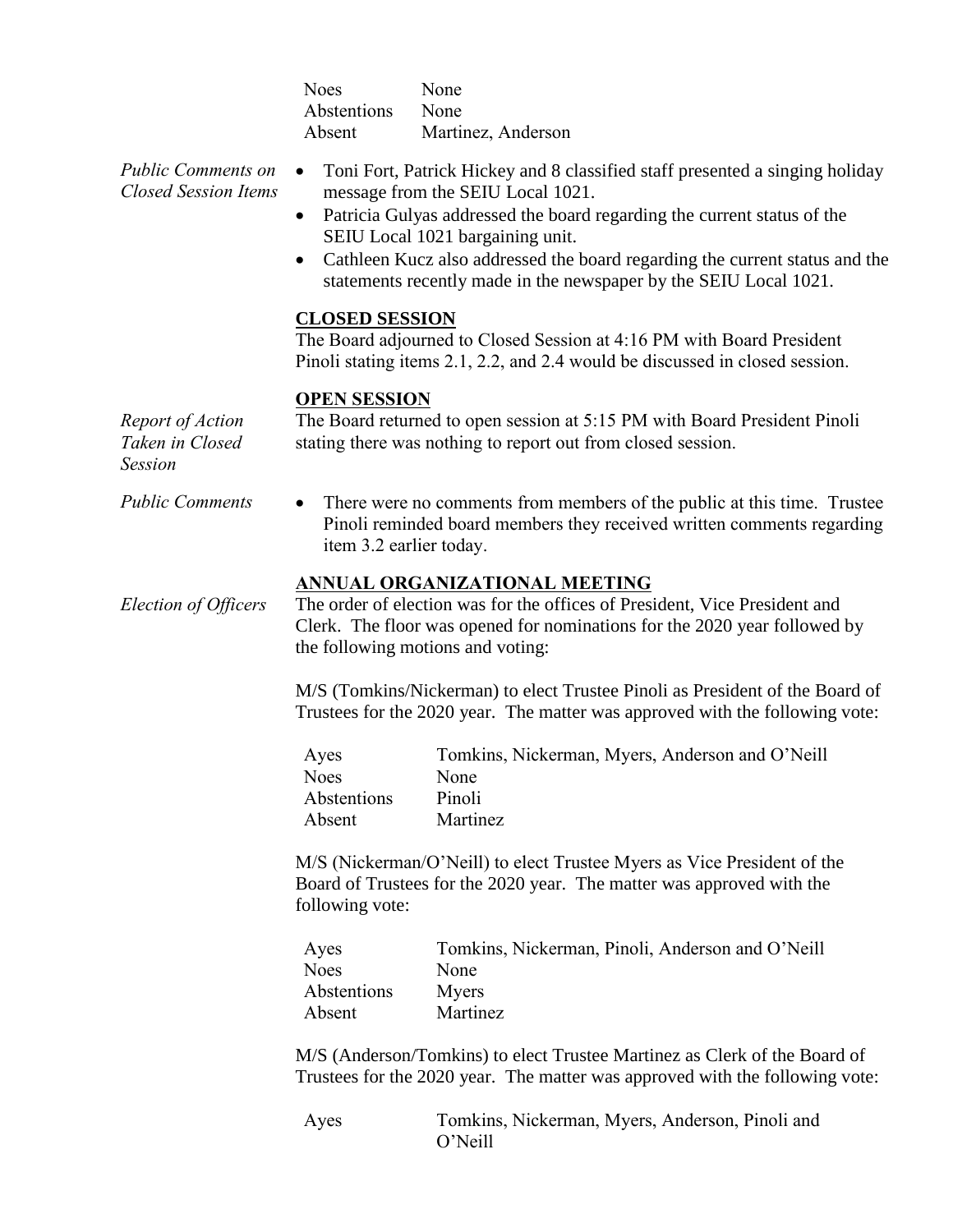|                            | <b>Noes</b><br>Abstentions<br>Absent                                                                                                                                                                                                                                                            | None<br>None<br>Martinez |                                                                          |                                                                          |
|----------------------------|-------------------------------------------------------------------------------------------------------------------------------------------------------------------------------------------------------------------------------------------------------------------------------------------------|--------------------------|--------------------------------------------------------------------------|--------------------------------------------------------------------------|
| Meeting Dates and<br>Times | The proposed meeting dates for 2020 were presented as follows:                                                                                                                                                                                                                                  |                          |                                                                          |                                                                          |
|                            | January $2020$ – no meeting<br>April 15, 2020<br>July $2020$ – no meeting<br>October 14, 2020                                                                                                                                                                                                   |                          | February 5, 2020<br>May 13, 2020<br>August 12, 2020<br>November 18, 2020 | March 11, 2020<br>June 10, 2020<br>September 9, 2020<br>December 9, 2020 |
|                            | The April meeting would be held at the North County Center, the June meeting<br>at the Lake Center and the September meeting at the Coast Center. The<br>December meeting will be the Annual Organizational meeting. The proposed<br>meeting time for all regular meetings is 4:00 PM.          |                          |                                                                          |                                                                          |
|                            | Workshops and study sessions are not reflected in this schedule.                                                                                                                                                                                                                                |                          |                                                                          |                                                                          |
|                            | After reviewing the information presented and discussion regarding the start<br>time of the regular meetings, the following action was taken:                                                                                                                                                   |                          |                                                                          |                                                                          |
|                            | M/S (O'Neill/Nickerman) to approve the 2020 dates as presented with the start<br>time set at 4:00 PM. The motion was approved with the following vote:                                                                                                                                          |                          |                                                                          |                                                                          |
|                            | Ayes<br><b>Noes</b><br>Abstentions<br>Absent                                                                                                                                                                                                                                                    | None<br>None<br>Martinez | Tomkins, O'Neill, Myers, Pinoli, Anderson and Nickerman                  |                                                                          |
|                            | PRESIDENT AND ADMINISTRATION REPORT                                                                                                                                                                                                                                                             |                          |                                                                          |                                                                          |
|                            | A written report was presented by Interim Superintendent/President Cichocki.<br>She added the college just received notice that the Theatre production<br>"Wildfire" has been selected to be presented at the Kennedy Center American<br>College Theatre Festival in Colorado in February 2020. |                          |                                                                          |                                                                          |
|                            | She also thanked the Foundation for their recent support of commencement in<br>the form of $$2,000$ .                                                                                                                                                                                           |                          |                                                                          |                                                                          |
|                            | <b>CONSENT AGENDA</b>                                                                                                                                                                                                                                                                           |                          |                                                                          |                                                                          |
|                            | M/S (Nickerman/Myers) Board of Trustees does hereby approve the Consent<br>Agenda as presented. The consent agenda was approved with the following<br>vote:                                                                                                                                     |                          |                                                                          |                                                                          |
|                            | Tomkins, Pinoli, Anderson, Nickerman, O'Neill and Myers<br>Ayes<br><b>Noes</b><br>None<br>Abstentions<br>None<br>Martinez<br>Absent                                                                                                                                                             |                          |                                                                          |                                                                          |

Items with an asterisk \* were approved by one motion as the Consent Agenda.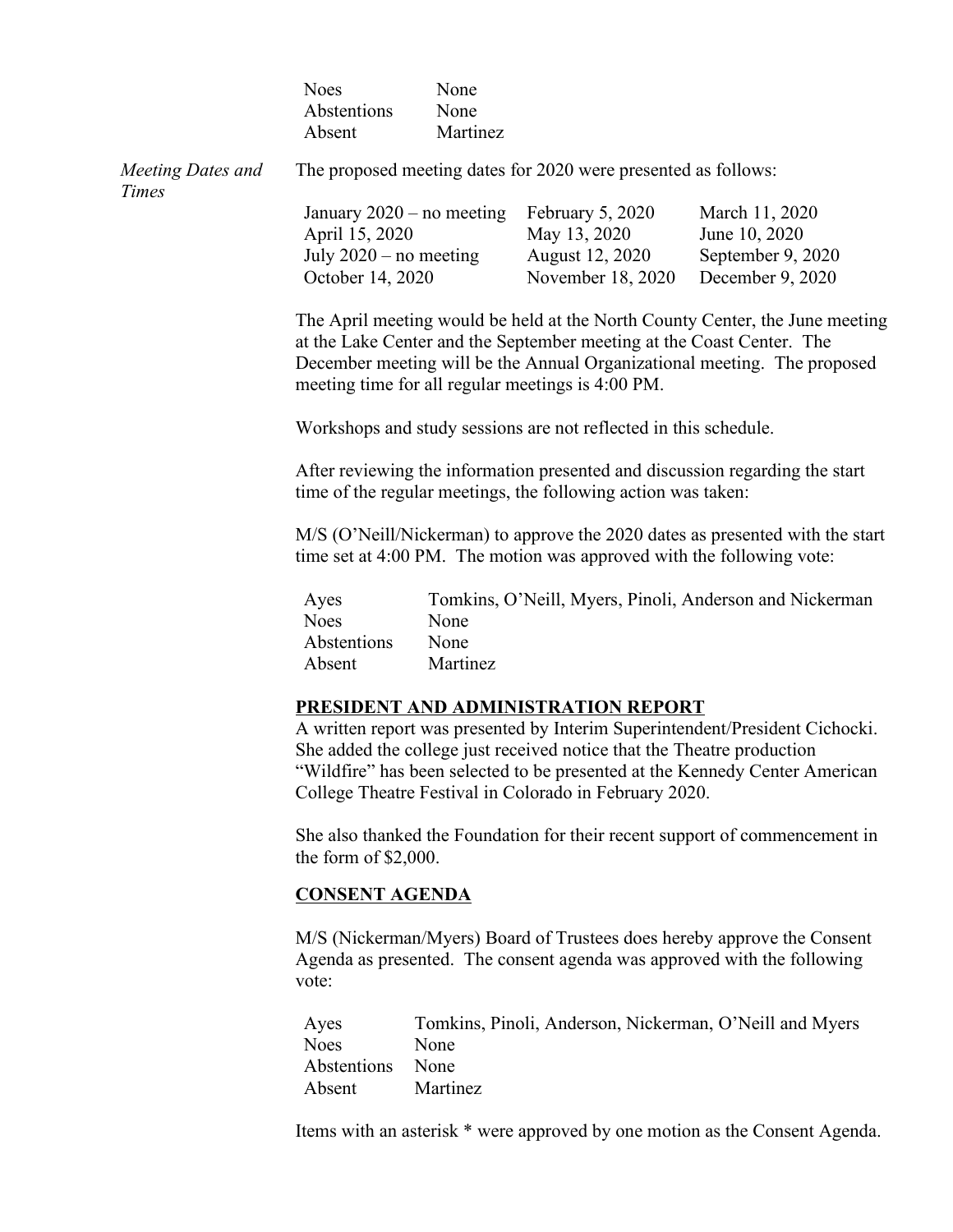### **Personnel**

*Consideration to approve the personnel list – Short-Term Non Continuing (STNC) Employees* \*RESOLVED, That the Mendocino-Lake Community College District Board of Trustees does hereby ratify the employment of the short-term noncontinuing (STNC) employees as submitted and presented at the meeting pending receipt of all necessary employment eligibility requirements. *Consideration to approve the list of Volunteers* \*RESOLVED, That the Mendocino-Lake Community College District Board of Trustees does hereby approve the list of volunteers as presented. *Consideration to approve the personnel list – Classified* \*RESOLVED, That the Mendocino-Lake Community College District Board of Trustees does hereby employ Yasmin Muniz, Financial Aid Technician, effective December 12, 2019 and Jessica Sanchez, Administrative Assistant, effective December 12, 2019 pending receipt of all necessary employment eligibility requirements. *Consideration to approve the personnel list – Temporary Full-Time Faculty* \*RESOLVED, That the Mendocino-Lake Community College District Board of Trustees does hereby employ Dr. Suzanne Hewitt as a temporary, full-time instructor in Nursing effective January 16, 2020 pending receipt of all necessary employment eligibility requirements. *Consideration to approve the personnel list – Management Team (Interim)* \*RESOLVED, That the Mendocino-Lake Community College District Board of Trustees does hereby employ Dr. Peggy Goebel as the Interim Executive Dean of Nursing, effective December 16, 2019 pending receipt of all necessary employment eligibility requirements. *Consideration to ratify Retirement - Classified* \*RESOLVED, That the Mendocino-Lake Community College District Board of Trustees does hereby ratify the retirement of Eileen Lucas, Center Assistant, Lake Center, effective January 21, 2020. *Consideration to ratify Retirement – Management Team* \*RESOLVED, That the Mendocino-Lake Community College District Board of Trustees does hereby ratify the retirement of Judith Kanavle, Director of Lake Center effective June 30, 2020. *Consideration to partially rescind resolution 08-19-06 regarding Classified Layoff – Resolution 12-19-01*  \*RESOLVED, That the Mendocino-Lake Community College District Board of Trustees does hereby adopt Resolution 12-19-01 and directs the Interim Superintendent/President to rescind the lay-off notice previously sent to the HEP Program Manager. The layoff notice issued to the HEP Outreach Specialist remains in effect. *Consideration to approve Classified Administrator*  \*RESOLVED, That the Mendocino-Lake Community College District Board of Trustees hereby approves the classified administrator contracts as presented.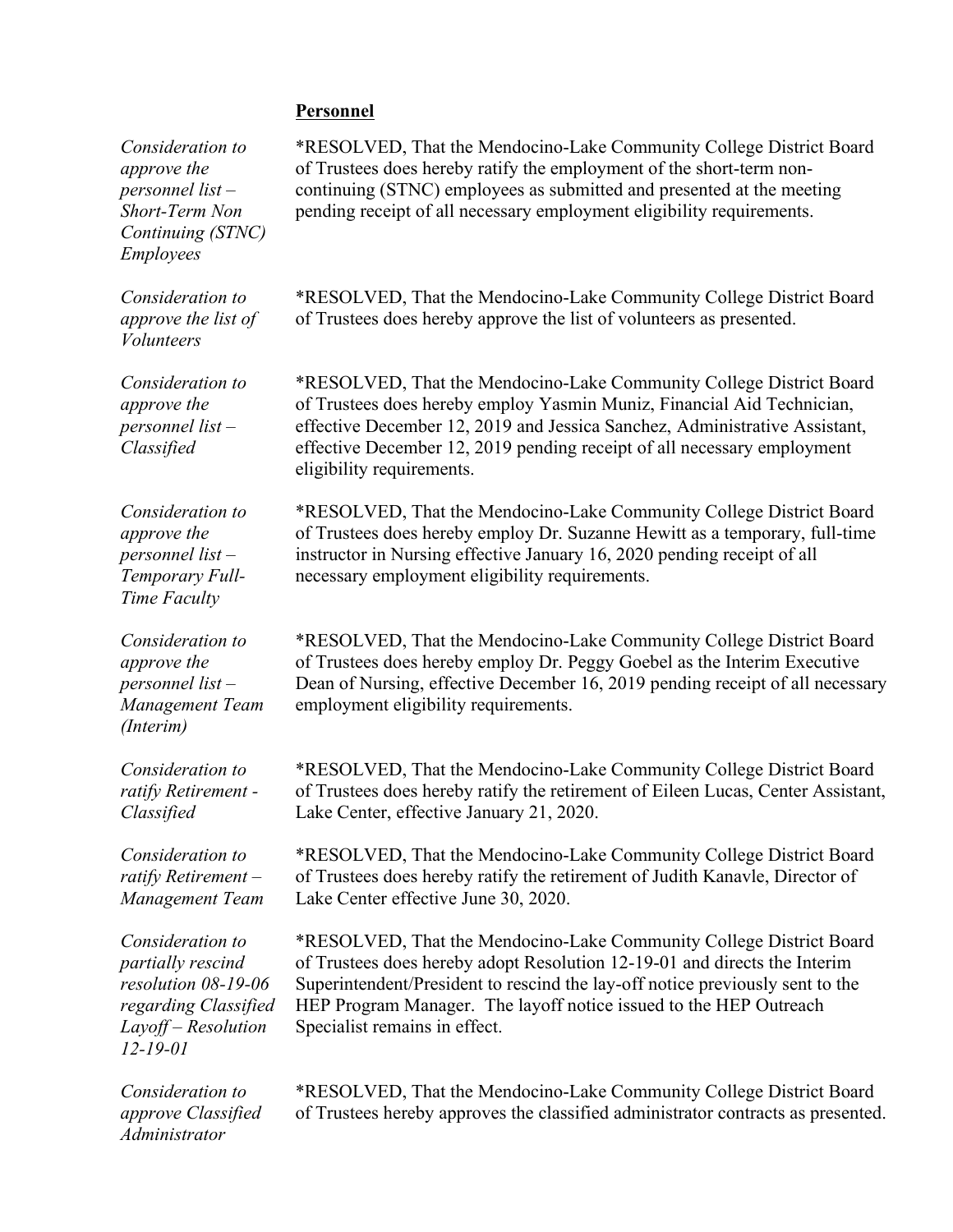# *Contracts*

| Consideration to<br>approve Educational<br>Administrator<br>Contracts | presented.                                    | *RESOLVED, That the Mendocino-Lake Community College District Board<br>of Trustees does hereby approve the educational administrator contracts as                                                                              |
|-----------------------------------------------------------------------|-----------------------------------------------|--------------------------------------------------------------------------------------------------------------------------------------------------------------------------------------------------------------------------------|
| Fiscal Report as of<br>October 31, 2019                               | <b>Other Items</b><br>presented.              | *RESOLVED, That the Mendocino-Lake Community College District Board<br>of Trustees does hereby accept the fiscal report as of October 31, 2019 as                                                                              |
| Donations                                                             |                                               | *RESOLVED, That the Mendocino-Lake Community College District Board<br>of Trustees does hereby accept the donated items from Willie Waters, Jaciara<br>Bayer and Charles Eberitzsch as presented.                              |
| Superintendent/Presi<br>dent Search                                   | the process.                                  | <b>INFORMATIONAL/ACTION ITEM</b><br>Trusteee Pinoli provided the board with an update on where we currently are in                                                                                                             |
|                                                                       | Atteberry and Blue<br><b>PPL</b><br>$\bullet$ | He stated he has received proposals from the following search consultants:<br><b>Community College Search Services (CCSS)</b>                                                                                                  |
|                                                                       | for any errors or omissions.                  | The proposals have been submitted to Eileen O'Hare Anderson to review them                                                                                                                                                     |
| 2018/19 Audit<br>Report                                               | <b>ACTION ITEMS</b><br>following action:      | After reviewing the information presented and discussion, the board took the                                                                                                                                                   |
|                                                                       | the audit to the board.                       | Steven Currie, CPA, Manager, representing CWDL, presented an overview of                                                                                                                                                       |
|                                                                       | the auditors can make.                        | The overall received an unmodified opinion which is the best recommendation                                                                                                                                                    |
|                                                                       |                                               | There was one finding in the area of Financial Aid but it was not significant to<br>change the unmodified opinion rating.                                                                                                      |
|                                                                       | presented with the following vote:            | M/S (Nickerman/Tomkins) that the Mendocino-Lake Community College<br>District Board of Trustees does hereby formally receive the Mendocino-Lake<br>Community College District Audit Report for the year ended June 30, 2019 as |
|                                                                       | Ayes<br><b>Noes</b><br>Abstentions<br>Absent  | Tomkins, Myers, Pinoli, Anderson, O'Neill and Nickerman<br>None<br>None<br>Martinez                                                                                                                                            |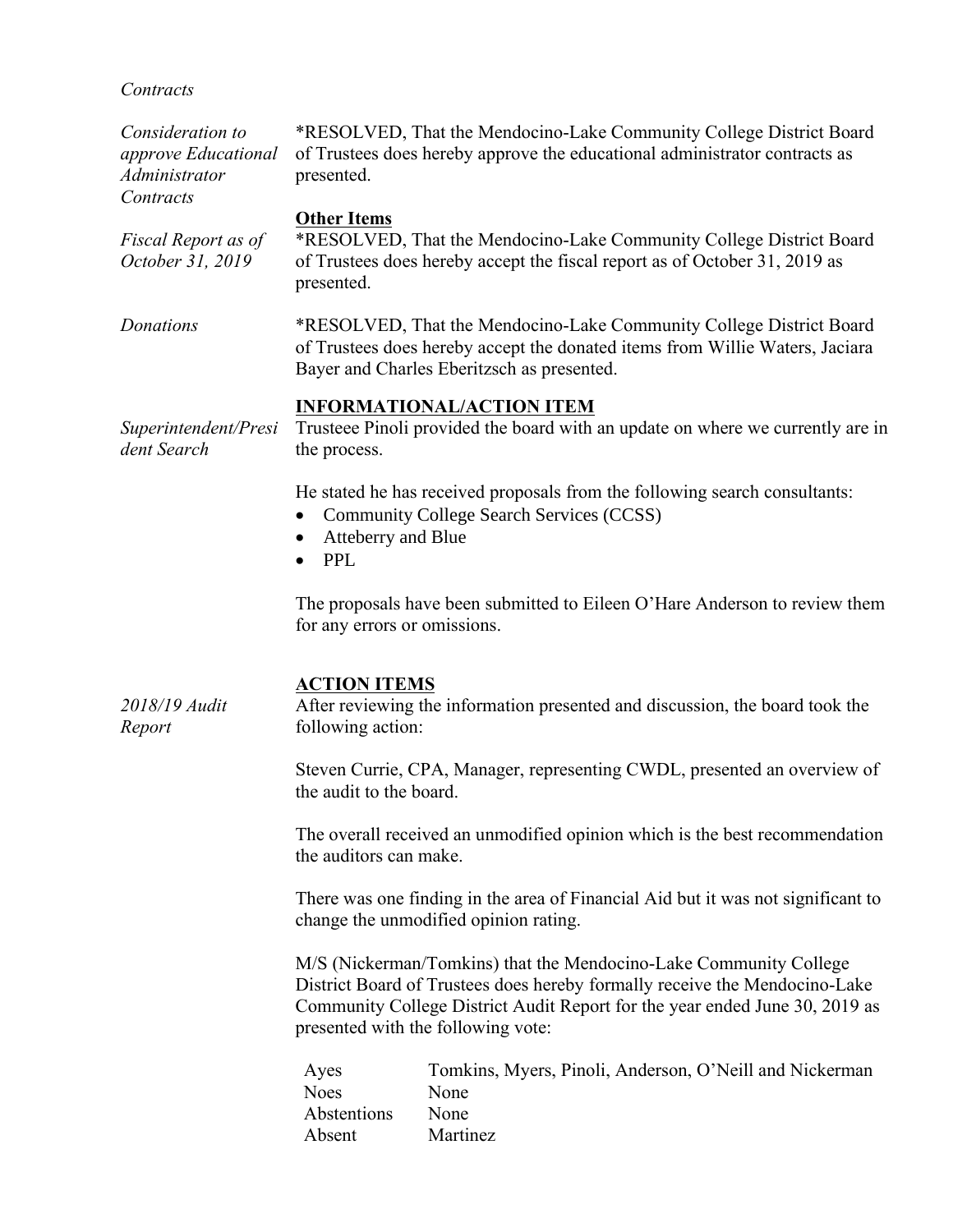| <b>Institutional Self-</b><br><b>Evaluation Report in</b><br>Support of | After reviewing the information presented and discussion, the board took the<br>following action:                                                                                                                                                                                                                  |                                                                                                                                                                                                                                                                                                                                          |  |
|-------------------------------------------------------------------------|--------------------------------------------------------------------------------------------------------------------------------------------------------------------------------------------------------------------------------------------------------------------------------------------------------------------|------------------------------------------------------------------------------------------------------------------------------------------------------------------------------------------------------------------------------------------------------------------------------------------------------------------------------------------|--|
| Application for<br>Reaffirmation of<br>Accreditation                    | M/S (Nickerman/Myers) that the Mendocino-Lake Community College<br>District Board of Trustees does hereby approve the Institutional Self-<br>Evaluation Report in Support of Application for Reaffirmation of<br>Accreditation as presented with the following vote:                                               |                                                                                                                                                                                                                                                                                                                                          |  |
|                                                                         | Ayes<br><b>Noes</b><br>Abstentions<br>Absent                                                                                                                                                                                                                                                                       | Tomkins, Myers, Pinoli, Anderson, O'Neill and Nickerman<br>None<br>None<br>Martinez                                                                                                                                                                                                                                                      |  |
| College and Career<br><b>Access Pathways</b><br>(CCAP) Partnership      | After reviewing the information presented and discussion, the board took the<br>following action:                                                                                                                                                                                                                  |                                                                                                                                                                                                                                                                                                                                          |  |
| Agreement - Second<br>Reading                                           |                                                                                                                                                                                                                                                                                                                    | M/S (Nickerman/Myers) that the Mendocino-Lake Community College<br>District Board of Trustees does hereby approves the CCAP Agreement with<br>Mendocino Unified School District as presented with the following vote:                                                                                                                    |  |
|                                                                         | Ayes<br><b>Noes</b><br>Abstentions<br>Absent                                                                                                                                                                                                                                                                       | Tomkins, Myers, Pinoli, Anderson, O'Neill and Nickerman<br>None<br>None<br>Martinez                                                                                                                                                                                                                                                      |  |
| <b>Board Policies and</b><br>Revisions – Second<br>Reading              | After reviewing the information presented and discussion, the board took the<br>following action:                                                                                                                                                                                                                  |                                                                                                                                                                                                                                                                                                                                          |  |
|                                                                         | M/S (Tomkins/Nickerman) that the Mendocino-Lake Community College<br>District Board of Trustees hereby adopts the additions and/or revisions to<br>Board Policy 5505, Board Policy 5530, Board Policy 6300, Board Policy 6307,<br>Board Policy 6520 and Board Policy 6600 as presented with the following<br>vote: |                                                                                                                                                                                                                                                                                                                                          |  |
|                                                                         | Ayes<br><b>Noes</b><br>Abstentions<br>Absent                                                                                                                                                                                                                                                                       | Tomkins, Myers, Pinoli, Anderson, O'Neill and Nickerman<br>None<br>None<br>Martinez                                                                                                                                                                                                                                                      |  |
| <b>Board Policy</b><br>Deletions                                        | After reviewing the information presented and discussion, the board took the<br>following action:                                                                                                                                                                                                                  |                                                                                                                                                                                                                                                                                                                                          |  |
|                                                                         |                                                                                                                                                                                                                                                                                                                    | M/S (Myers/Nickerman) that the Mendocino-Lake Community College<br>District Board of Trustees does hereby approve deleting Board Policy 312,<br>Board Policy 404, Board Policy 507, Board Policy 511, Board Policy 513,<br>Board Policy 515, Board Policy 523 and Board Policy 725 as outlined and<br>presented with the following vote: |  |
|                                                                         | Ayes                                                                                                                                                                                                                                                                                                               | Tomkins, Myers, Pinoli, Anderson, O'Neill and Nickerman                                                                                                                                                                                                                                                                                  |  |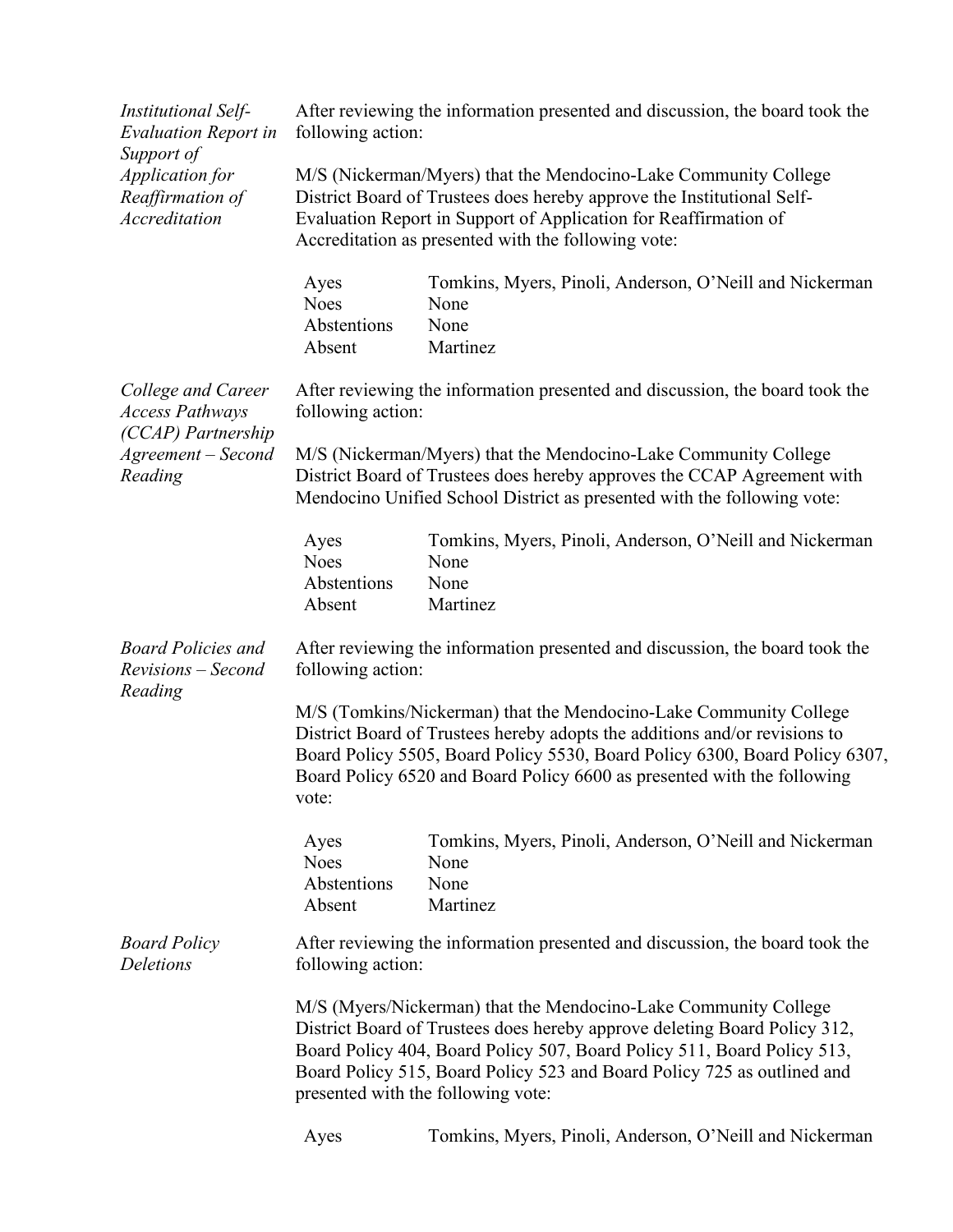|                                                                                    | <b>Noes</b><br>Abstentions<br>Absent                                                                                                                                                                                                                                                                | None<br>None<br>Martinez                                                                                                                                                                                                                                                                                    |  |
|------------------------------------------------------------------------------------|-----------------------------------------------------------------------------------------------------------------------------------------------------------------------------------------------------------------------------------------------------------------------------------------------------|-------------------------------------------------------------------------------------------------------------------------------------------------------------------------------------------------------------------------------------------------------------------------------------------------------------|--|
| Consideration to<br><i>approve the</i><br>personnel list $-$                       | After reviewing the information presented and discussion the board took the<br>following action:                                                                                                                                                                                                    |                                                                                                                                                                                                                                                                                                             |  |
| <b>Part-Time Faculty</b>                                                           |                                                                                                                                                                                                                                                                                                     | M/S (Myers/Nickerman) that the Mendocino-Lake Community College<br>District Board of Trustees does hereby ratify the employment of the part-time<br>faculty for the Spring 2020 semester as submitted and presented at the meeting<br>pending receipt of all necessary employment eligibility requirements. |  |
|                                                                                    | Ayes<br><b>Noes</b><br>Abstentions<br>Absent                                                                                                                                                                                                                                                        | Tomkins, Myers, Pinoli, Anderson, and Nickerman<br>None<br>O'Neill<br>Martinez                                                                                                                                                                                                                              |  |
| Construction<br>Programs at<br>Mendocino College                                   | Vice President of Academic Affairs Debra Polak presented information on the<br>various construction offerings currently offered at Mendocino College.                                                                                                                                               |                                                                                                                                                                                                                                                                                                             |  |
|                                                                                    | <b>INFORMATIONAL REPORTS</b>                                                                                                                                                                                                                                                                        |                                                                                                                                                                                                                                                                                                             |  |
| <b>Health Benefits</b><br>Report as of October<br>31, 2019                         | An informational update on the college Health Benefits account was presented<br>as information.                                                                                                                                                                                                     |                                                                                                                                                                                                                                                                                                             |  |
| Mendocino College<br>Foundation, Inc.                                              | A written informational report was submitted by Katie Fairbairn, Executive<br>Director of the Mendocino College Foundation.                                                                                                                                                                         |                                                                                                                                                                                                                                                                                                             |  |
| Friends of the<br>Mendocino College<br>Coastal Field<br><b>Station and Natural</b> | A written report was submitted as information by Dr. Steve Cardimona,<br>Professor of Earth Science at Mendocino College.                                                                                                                                                                           |                                                                                                                                                                                                                                                                                                             |  |
| Sciences Affiliate<br><b>Constituents Group</b><br>Reports                         | <b>Academic Senate</b>                                                                                                                                                                                                                                                                              | A written report was submitted by Academic Senate President Catherine<br>Indermill who stated she had nothing to add.                                                                                                                                                                                       |  |
|                                                                                    | <b>Classified Senate</b><br>Thompson.                                                                                                                                                                                                                                                               | A written report was submitted by Classified Senate President Jeana                                                                                                                                                                                                                                         |  |
|                                                                                    | <b>Management Team</b>                                                                                                                                                                                                                                                                              | A written report was submitted by Management Team President Judy Kanavle.<br>She stated she had nothing to add.                                                                                                                                                                                             |  |
| <b>Board Policy</b><br>Additions and<br><b>Revisions</b> - First<br>Reading        | Board policy 3410 – Nondiscrimination, Board policy 3430 – Prohibition of<br>Harassment, Board policy 3820 - Gifts, Board policy 6250 - Budget<br>Management, Board policy 6320 - Investments, and Board policy 6550 -<br>Disposal of Property were presented as information for review. Discussion |                                                                                                                                                                                                                                                                                                             |  |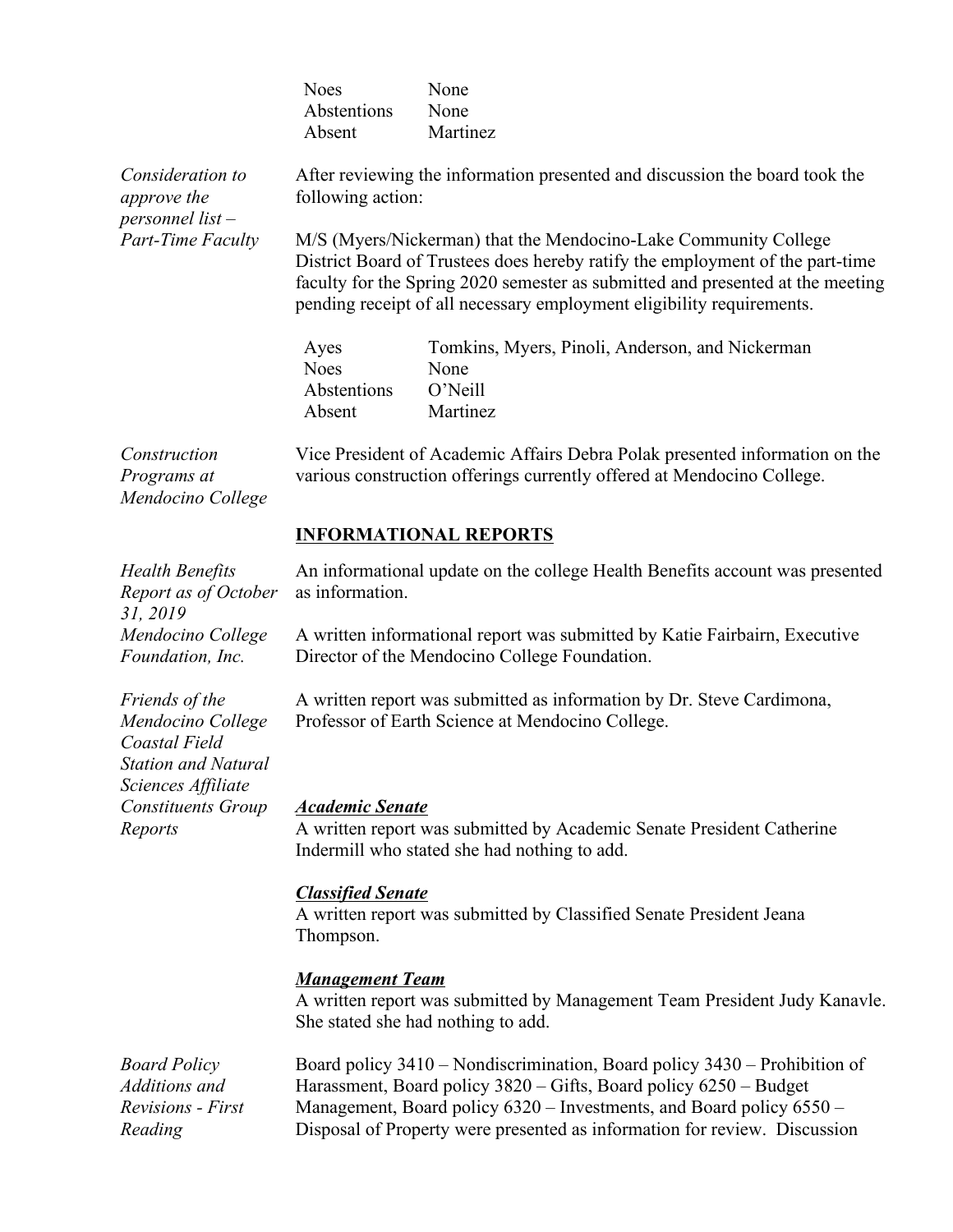and/or adoption of these policies will take place at the February 2020 board meeting.

### **TRUSTEE COMMUNICATION**

*Trustee Reports* Trustees commented orally on their recent college-related activities. Student Trustee Lagorio informed the board the annual holiday meal was held the Wednesday prior to Thanksgiving and was a great success. Trustee O'Neill stated he attended both the Chamber of Commerce mixer at the North County Center as well as the event held at the Mendocino College Field Station. Trustee Tomkins said he was recently involved with singing during the recent dance performance. Trustee Myers attended both the Classified FunRaiser and the Foundation holiday dinner.

Trustee Nickerman stated he also attended the Foundation holiday dinner.

Trustee Anderson informed the board he attended the Kelseyville High School board meeting and is looking into STEM opportunities at their location.

Trustee Pinoli stated he attended the Mendocino College Coastal Field Station event and also met with State Senator Mike McGuire on November 26<sup>th</sup>. He added while attending a Board of Supervisors event yesterday, there was a discussion regarding the lack of ambulance services in the county. During that discussion it was mentioned maybe the college should resuscitate the paramedic program. He also mentioned hearing from someone on the coast who would like to have the nursing program expanded to the Coast Center since Humboldt State has a newly revamped nursing program.

Trustee Pinoli also informed the board he will be making a presentation at the spring inservice in January regarding where we are with the search for a permanent Superintendent/President.

Trustee Pinoli also stated Trustees have historically supported the Adopt of Fifth Grader program through the Foundation. This support has been in the form of a \$100 donation from each trustee.

*Future Agenda Items* There were no new future agenda items discussed and approved by the board members.

*Adjournment* With agenda business concluded, Board President Pinoli declared the meeting adjourned at 6:43 PM.

> Submitted by: Eileen Cichocki, Interim Superintendent/President